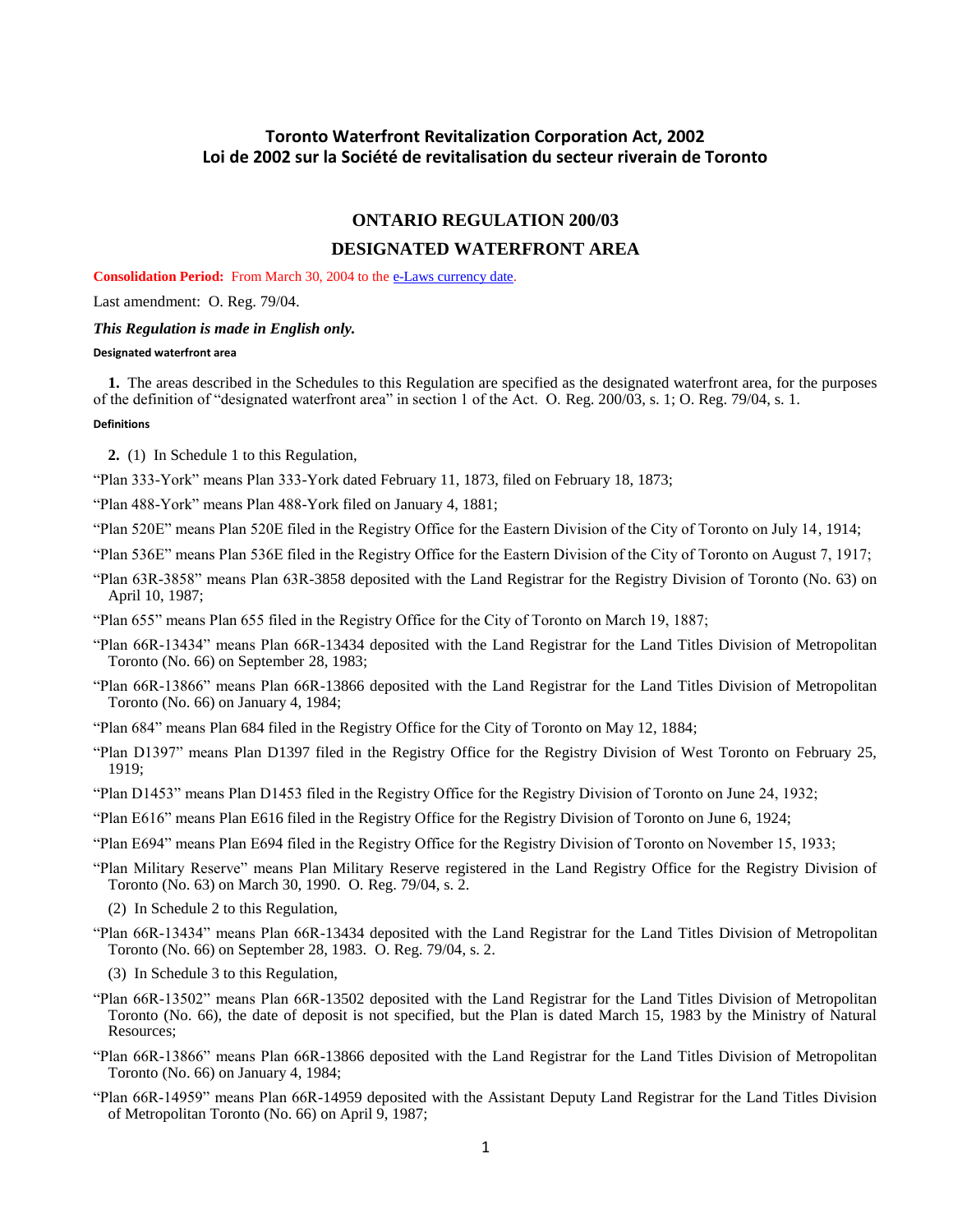- "Plan 66R-15798" means Plan 66R-15798 deposited with the Assistant Deputy Land Registrar for the Land Titles Division of Metropolitan Toronto (No. 66) on January 11, 1990;
- "Plan 66R-16042" means Plan 66R-16042 deposited with the Assistant Deputy Land Registrar for the Land Titles Division of Metropolitan Toronto (No. 66) on October 5, 1990;
- "Plan 66R-16453" means Plan 66R-16453 deposited with the Assistant Deputy Land Registrar for the Land Titles Division of Metropolitan Toronto (No. 66) on June 29, 1992. O. Reg. 79/04, s. 2.
	- (4) In Schedule 4 to this Regulation,
- "Plan 1217" means Plan 1217 filed in the Toronto Boroughs Section of the Toronto Land Registry Office and registered on September 21, 1900;
- "Plan 1767" means Plan 1767 filed in the Toronto Boroughs Section of the Toronto Land Registry Office and registered on August 14, 1912;
- "Plan 64R-7654" means Plan 64R-7654 deposited with the Land Registrar for the Land Registry Division of Metropolitan Toronto (No. 64) on May 7, 1979;
- "Plan 66R-8792" means Plan 66R-8792 deposited with the Land Registrar for the Land Titles Division of Metropolitan Toronto (No. 66) on February 4, 1982;
- "Plan 66R-13068" means Plan 66R-13068 deposited with the Land Registrar for the Land Titles Division of Metropolitan Toronto (No. 66) on January 6, 1983;
- "Plan 66R-15477" means Plan 66R-15477 deposited with the Land Registrar for the Land Titles Division of Metropolitan Toronto (No. 66) on November 23, 1988. O. Reg. 79/04, s. 2.
	- (5) In Schedule 5 to this Regulation,
- "Plan 66R-8792" means Plan 66R-8792 deposited with the Land Registrar for the Land Titles Division of Metropolitan Toronto (No. 66) on February 4, 1982. O. Reg. 79/04, s. 2.
	- (6) In Schedule 6 to this Regulation,
- "Plan 64R-5435" means Plan 64R-5435 deposited in the Registry Division of the Toronto Boroughs and York South Registry Office on June 4, 1976;
- "Plan 64R-7066" means Plan 64R-7066 deposited in the Registry Division of the Toronto Boroughs and York South Registry Office on August 9, 1978;
- "Plan 64R-10066" means Plan 64R-10066 deposited in the Registry Division of the Toronto Boroughs Registry Office on January 18, 1984;
- "Plan 64R-14964" means Plan 64R-14964 deposited in the Registry Division of the Toronto Registry Office on February 9, 1996;
- "Plan 64R-14942" means Plan 64R-14942 deposited in the Registry Division of the Toronto Registry Office on January 19, 1996;
- "Plan 64R-13808" means Plan 64R-13808 deposited in the Registry Division of the Toronto Registry Office on May 19, 1993;
- "Plan 66M-2292" means Plan 66M-2292 registered in the Land Titles Division of the Toronto Registry Office on September 12, 1995;
- "Plan 66R-17035" means Plan 66R-17035 deposited in the Land Titles Division of the Toronto Registry Office on August 11, 1995;
- "Plan 66R-18913" means Plan 66R-18913 deposited in the Land Titles Division of the Toronto Registry Office on November 14, 2000;
- "Plan 274" means Plan 274 registered in the Registry Office for the Registry Division of the County of Ontario on July 1, 1925;
- "Plan 275" means Plan 275 registered in the Registry Office for the Registry Division of the County of Ontario on July 29, 1925;
- "Plan 284" means Plan 284 registered in the Registry Office for the Registry Division of the County of Ontario on August 12, 1926;
- "Plan 828 Highways" means Plan 828 Highways registered in the Registry Office at Whitby on May 4, 1966;
- "Plan BA-57" means Plan BA-57 registered as Plan 7211 in the Boroughs Section of the Toronto Registry Office on August 19, 1964. O. Reg. 79/04, s. 2.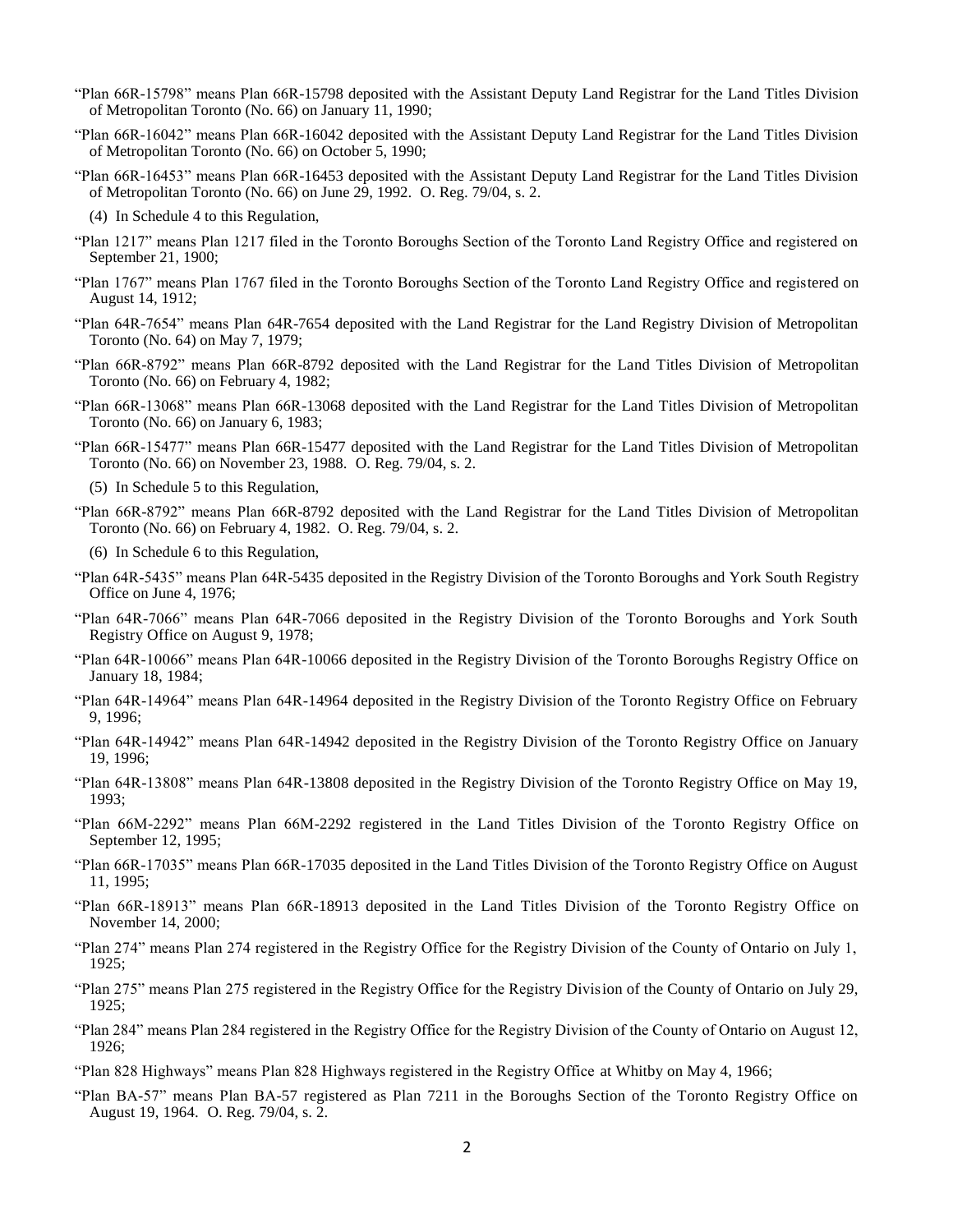(7) In Schedule 7 to this Regulation,

- "Plan 64R-7066" means Plan 64R-7066 deposited in the Registry Division of the Toronto Boroughs and York South Registry Office on August 9, 1978;
- "Plan 283" means Plan 283 registered in the Registry Office for the Registry Division of the County of Ontario on August 12, 1926;
- "Plan 284" means Plan 284 registered in the Registry Office for the Registry Division of the County of Ontario on August 12, 1926 as Plan 284. O. Reg. 79/04, s. 2.
	- (8) In Schedule 8 to this Regulation,
- "Plan 64R-7066" means Plan 64R-7066 deposited in the Registry Division of the Toronto Boroughs and York South Registry Office on August 9, 1978;
- "Plan 274" means Plan 274 registered in the Registry Office for the Registry Division of the County of Ontario on July 1, 1925;
- "Plan 283" means Plan 283 registered in the Registry Office for the Registry Division of the County of Ontario on August 12, 1926;
- "Plan 284" means Plan 284 registered in the Registry Office for the Registry Division of the County of Ontario on August 12, 1926. O. Reg. 79/04, s. 2.

(9) In Schedule 9 to this Regulation,

- "Plan 64R-6711" means Plan 64R-6711 deposited in the Registry Division of the Toronto Boroughs and York South Registry Office on February 16, 1978;
- "Plan 64R-9296" means Plan 64R-9296 deposited in the Registry Division of the Toronto Boroughs Registry Office on February 17, 1982;
- "Plan 64R-10066" means Plan 64R-10066 deposited in the Registry Division of the Toronto Boroughs Registry Office on January 18, 1984;
- "Plan 64R-10422" means Plan 64R-10422 deposited in the Registry Division of the Toronto Boroughs Registry Office on November 21, 1984;
- "Plan 275" means Plan 275 registered in the Registry Office for the Registry Division of the County of Ontario on July 29, 1925;
- "Plan 319" means Plan 319 registered in the Registry Office for the Registry Division of the County of Ontario on April 4, 1929;
- "Plan M-1983" means Registered Plan M-1983, registered in the Registry Office for the Land Titles Division of Metro Toronto on December 10, 1980. O. Reg. 79/04, s. 2.

(10) In Schedule 10 to this Regulation,

"Plan 66R-16918" means Plan 66R-16918 deposited with the Land Registrar for the Land Titles Division of Metropolitan Toronto (No. 66) on February 17, 1995. O. Reg. 79/04, s. 2.

### SCHEDULE 1 CENTRAL WATERFRONT AREA IN TORONTO

The area within following boundary:

Beginning at the intersection of the westerly limit of Dowling Avenue and the northerly limit of the Canadian National Railways right-of-way, as widened, being the easterly limit of Block A as laid out on Plan 488-York;

Thence easterly along the northerly limit of the Canadian National Railways right-of-way, as widened, to its intersection with the westerly limit of Dufferin Street;

Thence northerly along the westerly limit of Dufferin Street to its intersection with an off-set line 80 metres north of the Canadian National Railways right-of-way as widened, and parallel to the southerly limit of Blocks D, C, B, & A as laid out on Plan 684;

Thence easterly along the 80 metre off-set line to its intersection with the westerly limit of Fraser Avenue;

Thence easterly along the 80 metre off-set line to its intersection with the easterly limit of Strachan Avenue as laid out on Plan D1453;

Thence northerly along the westerly limit of Strachan Avenue to its intersection with a line drawn on a westerly production of the northerly limit of Lot 1 on Plan D1453;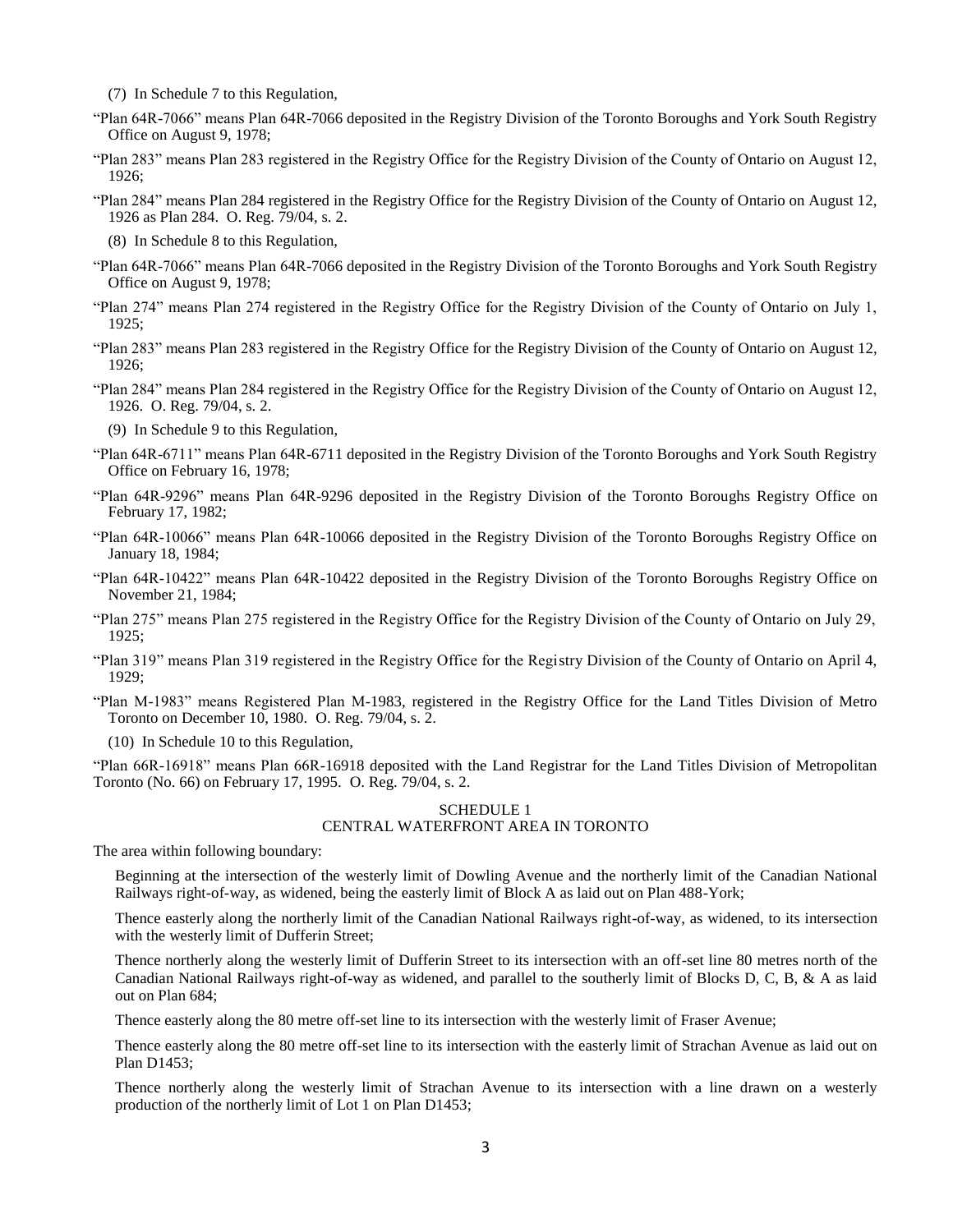Thence easterly along a straight line to the southeasterly angle of the intersection of Tecumseth Street and Niagara Street, being the northwesterly angle of Block C as laid out on Plan 655;

Thence easterly along the southerly limit of Niagara Street and its easterly production to the southeasterly angle of its intersection with Bathurst Street, being the northwesterly angle of Lot 20 in Section A on the Plan Military Reserve;

Thence southerly along the easterly limit of Bathurst Street to its intersection with the northerly limit of Front Street West;

Thence easterly along the northerly limit of Front Street West to its intersection with the centre line of Yonge Street;

Thence easterly along the northerly limit of Front Street East to its intersection with the westerly limit of Parliament Street;

Thence northerly along the westerly limit of Parliament Street to its intersection with the northerly limit of Queen Street East;

Thence easterly along the northerly limit of Queen Street East to its intersection with easterly limit of Booth Avenue;

Thence southerly along the easterly limit of Booth Avenue to its intersection with the northerly limit of Lake Shore Boulevard East;

Thence easterly along the northerly limit of Lake Shore Boulevard East to its intersection with the easterly limit of Coxwell Avenue;

Thence along the southerly production of the easterly limit of Coxwell Avenue to its intersection with the southerly limit of Lake Shore Boulevard East;

Thence westerly along the southerly limit of Lake Shore Boulevard East to its intersection with the northeasterly angle of Part 1 as laid out on Plan 63R-3858;

Thence southeasterly along the easterly limit of Parts 1 and 2 to the southeasterly angle of Part 2, as laid out on Plan 63R-3858;

Thence westerly along the southerly limit of Parts 2 and 3 to the north easterly angle of Part 5 as laid out on Plan 63R-3858, also being the north easterly angle of Part 5 as laid out on Plan 66R-13866;

Thence westerly along the northerly limits of Parts 5, 4, 3 and 1 to the northwesterly angle of Part 1 as laid out on Plan 66R-13866;

Thence westerly along the southerly limit of the Marsh Lands Patented to the City of Toronto May 18, 1880 to its southwesterly angle and continuing along its westerly production to its intersection with a line drawn at a 50 metre offset west of the westerly limit of the Marsh Lands Patented to the City of Toronto May 18, 1880 as laid out on Plan 520E;

Thence northerly along the 50 metre off-set line to its intersection with a line being at a 50 metre off-set south of the southerly limit of Block 26 as laid out on Plan E694;

Thence westerly along the 50 metre off-set line south of the southerly limit of Blocks 26, 25, 24, 23, 22, 20, 19 and 18 on Plan E694 to its intersection with a 50 metre off-set line south of the southerly limit of Block 16 as laid out on Plan E616;

Thence westerly along the 50 metre off-set line south of the southerly limit of Blocks 16, 15, 14, 13, 12, 11 and 10 on Plan E616 to its intersection with a 50 metre off-set line south of the southerly limit of Block X as laid out on Plan 536E;

Thence westerly along the 50 metre off-set line south of the southerly limit of Blocks X, W, V, U, T and S as laid out on Plan 536E to its intersection with a line drawn on the southerly production of the easterly limit of Block G on Plan D1397;

Thence northerly along the production of the easterly limit of Block G to the southeasterly angle of Block G as laid out on Plan D1397;

Thence westerly along the southerly limit of Block G to the northeasterly angle of Block F as laid out on Plan D1397;

Thence southerly along the easterly limit of Block F to the southeasterly angle of Block F as laid out on Plan D1397;

Thence westerly along the southerly limit of Block F to its intersection with the easterly face of a concrete dock wall as laid out on Plan D1397;

Thence southerly along the face of the dock wall approximately 6 metres to the southeasterly corner of the dock wall;

Thence westerly along the southerly face of the dock wall approximately 684 metres to the southwesterly corner at the westerly end of the dock wall;

Thence along a straight line beginning at the southwesterly corner of the dock wall and ending at the most northeasterly angle of Part 1, Plan 66R-13434;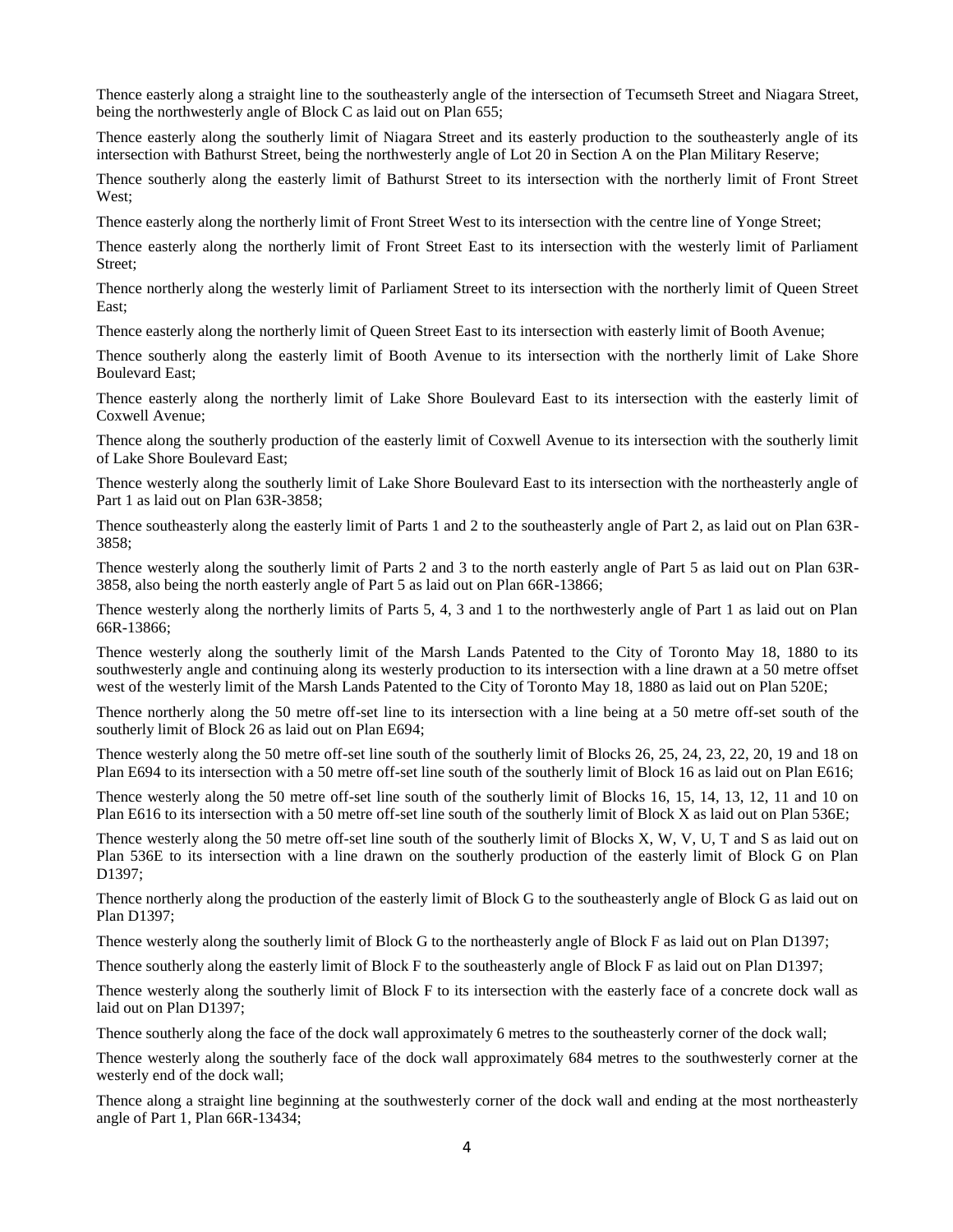Thence westerly along the northerly limit of Part 1 to the most northwesterly angle of Part 1 as laid out on Plan 66R-13434;

Thence northerly along a straight line, being the production of the westerly limit of Part 1, to its intersection with a line at a 50 metre off-set south of the water's edge of Lake Ontario as laid out on Plan 66R-13434;

Thence westerly along the 50 metre off-set line south of the water's edge of Lake Ontario to a line drawn on a southerly production of the westerly limit of Dowling Avenue as laid out on Plan 333-York;

Thence northerly along the southerly production of the westerly limit of Dowling Avenue and along the westerly limit of Dowling Avenue to the point of the beginning.

O. Reg. 200/03, Sched. 1.

#### SCHEDULE 2 ONTARIO PLACE

Property ID No. 21417-0001(LT), being Parcel Lot 31-1, Section CL3368; Part of the bed of Lake Ontario in front of the Ordnance Reserve and Lot 31, Broken Front Concession CL3368, City of Toronto, designated as Part 1 on Plan 66R-13434.

O. Reg. 200/03, Sched. 2.

#### SCHEDULE 3 LESLIE STREET SPIT

- 1. Property ID No. 21385-0001 (LT), being Parcel Ontario Water Lot-1, Section CL3528; Part of the bed of Lake Ontario in front of marsh lands patented to the City of Toronto May 18, 1880, City of Toronto, designated as Parts 1 and 2 on Plan 66R-13502.
- 2. Property ID No. 21385-0002 (LT), being Parcel Water Lot-2, Section CL3845; Part of the bed of Lake Ontario in front of marsh lands patented to the City of Toronto May 18, 1880, City of Toronto, designated as Part 1 on Plan 66R-13866 except Parts 5, 6, 7 and 8 on Plan 66R-16042, Parts 1 and 2 on Plan 66R-16453 and Parts 1 and 2 on Plan 66R-15798.
- 3. Property ID No. 21385-0003 (LT), being Parcel Water Lot-1, Section CL3845; Part of the bed of Lake Ontario in front of marsh lands patented to the City of Toronto May 18, 1880, City of Toronto, designated as Parts 2, 3, 4 and 5 on Plan 66R-13866 except Parts 5 and 7 on Plan 66R-14959.
- 4. Property ID No. 21385-0004 (LT), being Parcel Water Lot-4, Section CL3845; Part of the bed of Lake Ontario in front of marsh lands patented to the City of Toronto May 18, 1880, City of Toronto, designated as Part 1 on Plan 66R-16453.
- 5. Property ID No. 21385-0005 (LT), being Parcel Water Lot-5, Section CL3845; Part of the bed of Lake Ontario in front of marsh lands patented to the City of Toronto May 18, 1880, City of Toronto, designated as Part 2 on Plan 66R-16453.
- 6. The portion of Property ID No. 21385-0006 (LT) that consists of Part of Ontario Water Reserve-2, Section CL1924; Part of the bed of Lake Ontario in front of marsh lands patented to the City of Toronto May 18, 1880, City of Toronto, designated as Parts 5 and 7 on Plan 66R-14959.
- 7. Property ID No. 21385-0007 (LT), being Parcel Water Lot-3, Section CL3845; Part of the bed of Lake Ontario in front of marsh lands patented to the City of Toronto May 18, 1880, City of Toronto, designated as Parts 1 and 2 on Plan 66R-15798.
- 8. Property ID No. 21385-0008 (LT), being Parcel Water Lot-6, Section CL3845; Part of the bed of Lake Ontario in front of marsh lands patented to the City of Toronto May 18, 1880, City of Toronto, designated as Parts 5 and 6 on Plan 66R-16042.
- 9. Property ID No. 21385-0009 (LT), being Parcel Water Lot-6, Section CL3845; Part of the bed of Lake Ontario in front of marsh lands patented to the City of Toronto May 18, 1880, City of Toronto, designated as Part 7 on Plan 66R-16042.
- 10. Property ID No. 21385-0010 (LT), being Parcel Water Lot-6, Section CL3845; Part of the bed of Lake Ontario in front of marsh lands patented to the City of Toronto May 18, 1880, City of Toronto, designated as Part 8 on Plan 66R-16042.

O. Reg. 200/03, Sched. 3.

## SCHEDULE 4 CENTRAL WATERFRONT AREA IN MIMICO

The area within the following boundary: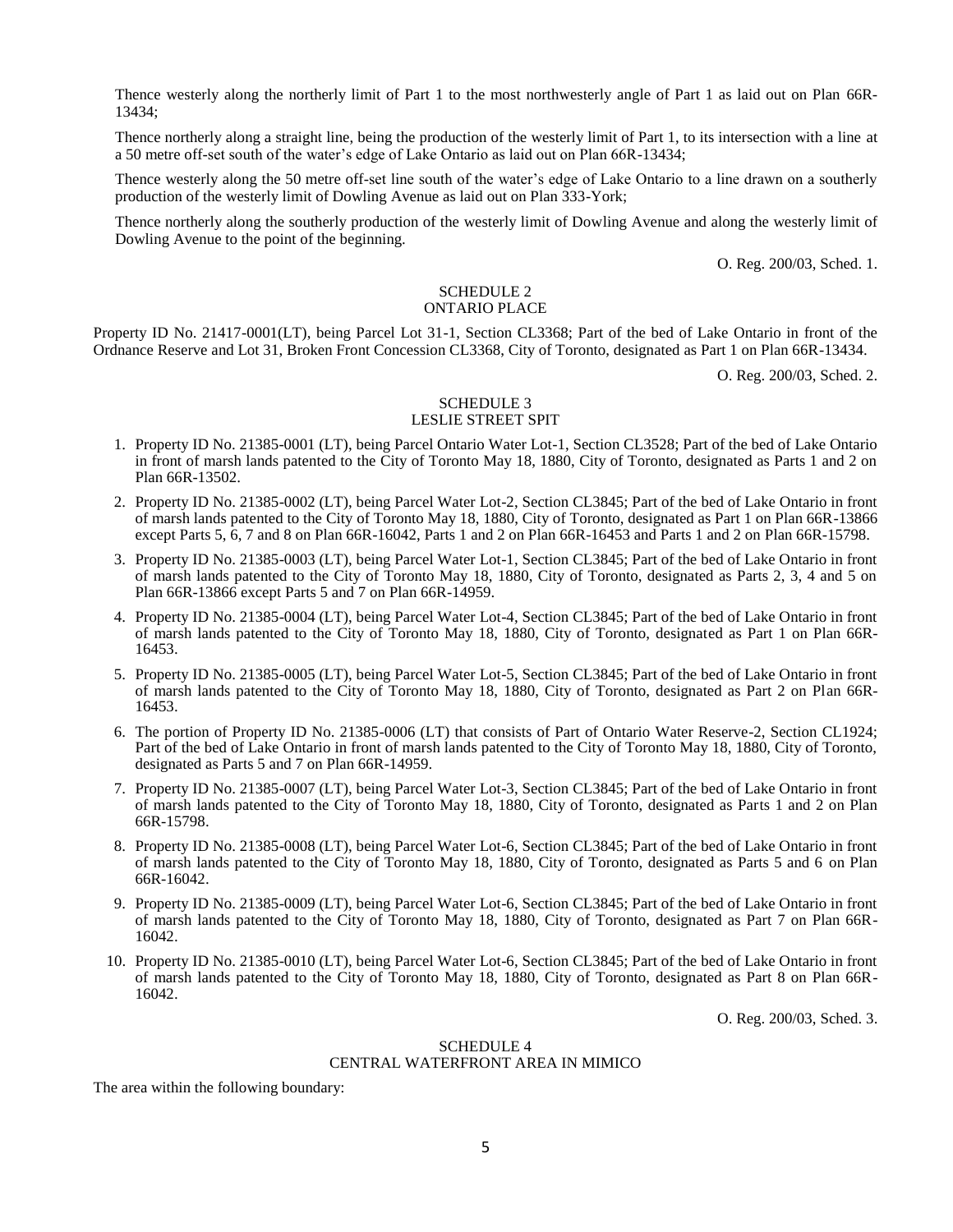Beginning at the point of the most northerly corner of Part 9 on Plan 66R-15477, being the intersection of the north limit of Part 9 and the southerly limit of Lakeshore Boulevard West;

Thence easterly along the north limit of Part 9 on Plan 66R-15477 to its intersection with the most northerly point of Part 12;

Thence southerly along the curve of the northeast limit of Part 12 on Plan 66R-15477 to the most northerly point of Part 16;

Thence southerly along the curve of the northeast limit of Part 16 on Plan 66R-15477 to the most northerly point of Part 11;

Thence southerly along the northeast limit of Part 11 on Plan 66R-15477 to the most northerly point of Part 10;

Thence southerly along the east limit of Part 10 on Plan 66R-15477 to the southeasterly corner of Part 10, being the most westerly corner of Part 1 on Plan 66R-8792;

Thence southerly along the west limit of Part 1 on Plan 66R-13068 to the most southwesterly corner of Part 1;

Thence southerly in a straight line to the northeasterly corner of Lot 1 on Plan 1217;

Thence southerly along the east limit of Plan 1217 to the northeasterly corner of Lot 13A on Plan 1767;

Thence southerly along the east limit of Lots 13A and 14A to the southeasterly corner of Lot 14A on Plan 1767, being the southeast corner of Part 7 on Plan 64R-7654;

Thence westerly along the southerly limits of Parts 7, 2 and 1 on Plan 64R-7654 to the intersection with the easterly limit of Lakeshore Boulevard West;

Thence northerly along the easterly limit of Lakeshore Boulevard West to the point of the beginning.

O. Reg. 79/04, s. 4.

#### SCHEDULE 5 MIMICO CREEK AREA

The area in the City of Toronto, formerly the City of Etobicoke, originally part of the bed of Lake Ontario in front of Lot D, fronting Lake Ontario, Geographic Township of Etobicoke, composed of part of a water lot patented to Ignatius Kormann October 15th, 1889, part of Location CL 1749, and part of Location CL 3021, more particularly described as follows:

Premising that the datum for bearings is the northeast limit of Part 1 on Plan 66R-8792 (CL 1749) stated thereon to be N 50° 41' 50" W astronomic;

Commencing at a point described as follows:

Beginning at the most northerly corner of Part 1 on Plan 66R-8792;

Thence N 65° 58' 20" W, 201.17 metres to the point of commencement;

Thence N 15° 02' 00" E, 39.568 metres;

Thence S 85° 59' 00" E, 350.00 metres;

Thence S 31° 00' 00" E, 370.00 metres;

Thence S 83° 30' 00" W, 150.00 metres;

Thence N 64° 56' 20" W, 450.00 metres;

Thence N 2° 57' 30" E, 130.00 metres to the point of commencement.

O. Reg. 79/04, s. 4.

# SCHEDULE 6

# CENTRAL WATERFRONT AREA IN PORT UNION

The area within the following boundary:

Beginning at a point at the intersection of a line distant 50 metres west from the west bank of the Highland Creek and the southerly limit of the boundary confirmed by Plan BA-57;

Thence in an easterly direction along the southerly limit of the boundary confirmed by Plan BA-57 to the southeasterly corner of the Plan, being also the point marking the southwest corner of Part 1 on Plan 66R-17035;

Thence in a northeasterly direction along the southeast limit of Part 1 on Plan 66R-17035 to the most easterly corner of Part 1, where that corner is also the point marking the southerly corner of Block 526 of Plan 66M-2292;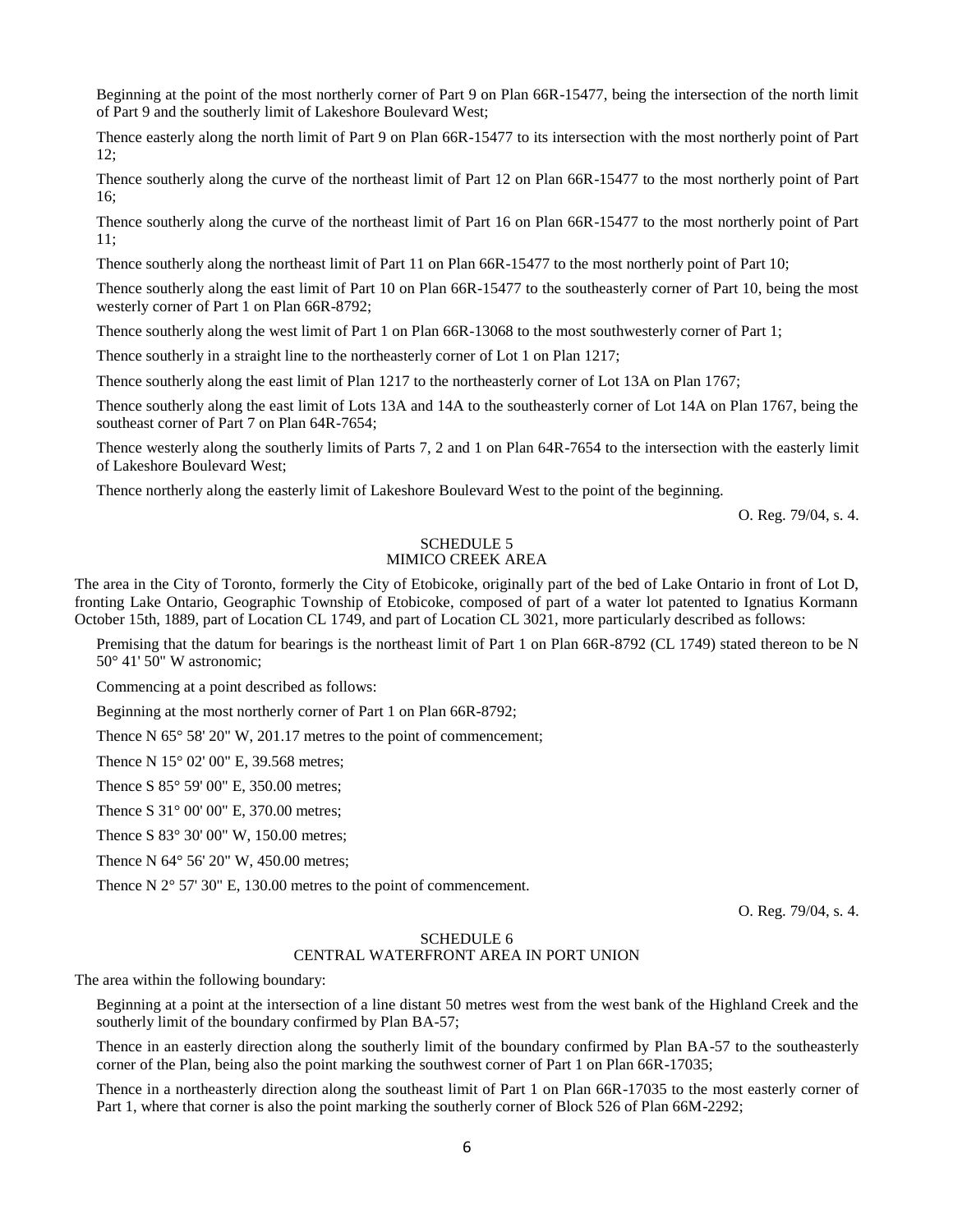Thence in a northeasterly direction along the southeast limit of Block 526 to a point where it intersects with the westerly corner of Part 6 on Plan 66R-18913;

Thence in a northeasterly direction along the southeast limit of Parts 6 and 9 on Plan 66R-18913 to the point of intersection with the westerly limit of Port Union Road;

Thence in a northeasterly direction to the most southerly corner of Part 1 on Plan 64R-14964;

Thence in a northeasterly direction along the southeast limit of Part 1 on Plan 64R-14964 to the southwesterly corner of Part 1 on Plan 64R-14942;

Thence in a northeasterly direction along the southeast limit of Parts 1, 4 and 6 on Plan 64R-14942 to the most southerly corner of Part 1 on Plan 64R-13808;

Thence in a northeasterly direction along the southeast limit of Parts 1 and 2 on Plan 64R-13808 to the southerly corner of Part 3 on Plan 828 Highways;

Thence in a northeasterly direction along the south limit of Parts 3 and 2 on Plan 828 Highways to the most easterly corner of Part 2, that corner also being a point on the north limit of the lands owned by C.N.R.;

Thence in a straight line from the most easterly corner of Part 2 on Plan 828 Highways to a point being the most southerly corner of Block E on Plan 275;

Thence in a northeasterly direction along the southeast limit of Block E on Plan 275 to the southerly corner of Part 9 on Plan 64R-10066;

Thence in a northwesterly direction along the southwest limit of Part 9 on Plan 64R-10066 to the most northwesterly corner of Part 9;

Thence in a northeasterly direction along the northwest limit of Part 9 on Plan 64R-10066 to the southerly angle of Part 8, thence continuing northeasterly along the south limit of Part 8 to the southerly angle of Part 7, thence along the north limit of Parts 7 and 6, the south limit of Part 5, the north limit of Parts 4, 3, 2 and 1 to the most northerly corner of Part 1;

Thence southeasterly along the north east limit of Part 1 on Plan 64R-10066 to the northeasterly corner of Part 1, being also the most southerly corner of Part 1 on Plan 64R-5435;

Thence northeasterly along the southeast limit of Part 1 on Plan 64R-5435 to the northeasterly corner of Part 1, being also the most southerly corner of Lot 275 on Plan 284;

Thence northeasterly along the southeast limit of Lots 275, 276 and Block F on Plan 284 to the most easterly corner of Block F;

Thence northeasterly to the southerly corner of Part 3 on Plan 64R-7066;

Thence northeasterly along the southeast limits of Parts 3 and 2 on Plan 64R-7066 to the northeast corner of Part 2;

Thence in a northeasterly direction along the southeast limit of Lot 16 on Plan 274, to the intersection of the southeast limit of Lot 16 and a line 50 metres east of the east bank of the Rouge River;

Thence southerly along a line 50 metres east of the east bank of the Rouge River to its intersection with the shore of Lake Ontario;

Thence 200 metres along the southerly production of a line 50 metres east of the east bank of the Rouge River;

Thence westerly along a line parallel and 200 metres from the shore of Lake Ontario to its intersection with the southerly production of a line 50 metres west of the west bank of Highland Creek;

Thence northerly along the production of a line 50 metres west of the west bank of Highland Creek and northerly along a line 50 metres west of the west bank of Highland Creek to the point of the beginning.

O. Reg. 79/04, s. 4.

## SCHEDULE 7 ROUGE RIVER AREA IN TORONTO

The area in the City of Toronto, formerly the City of Scarborough, originally Township of Pickering, and part of the bed of the Rouge River more particularly described as follows:

Commencing at the northeast corner of Lot 276 on Plan 284;

Thence in a northwesterly direction along the northeast limits of Lots 276 and 274 on Plan 284 to the northwest corner of Lot 274 on Plan 284;

Thence in a northeasterly direction along the southeast limit of Lot 95 on Plan 284 to the southeast corner of Lot 95;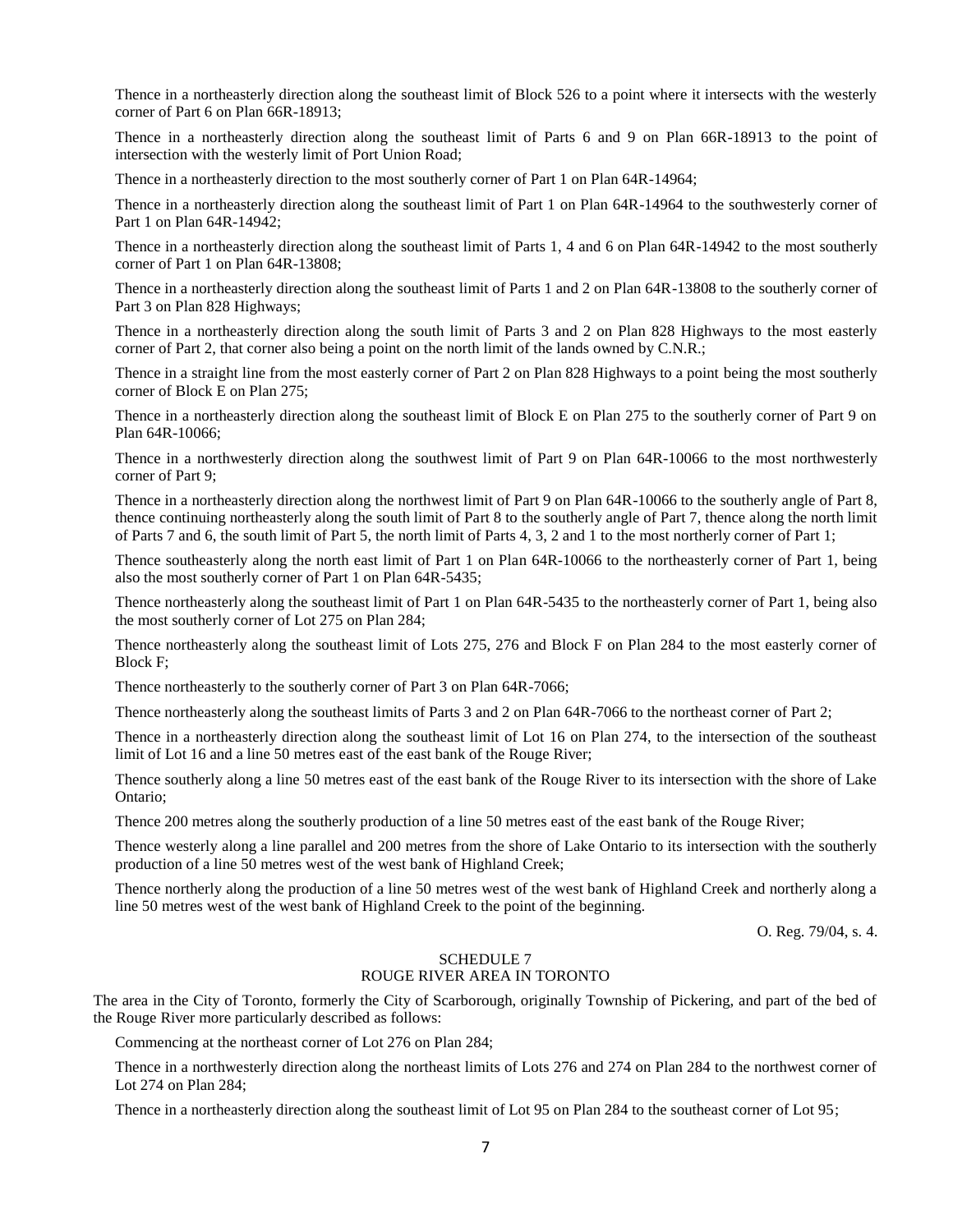Thence in a westerly direction along the north limit of Lots 95 to 82 inclusive on Plan 284 to the southeast corner of Lot 82;

Thence in a northerly direction along the east limit of Lots 82 to 64 inclusive to the northeast corner of Lot 64 on Plan 284;

Thence in a northerly direction to the southeast corner of Lot 61 on Plan 284;

Thence in a northerly direction along the east limit of Lots 61 and 60 on Plan 284 to the northeast corner of Lot 60;

Thence along the east and north limit of Lot 59 and the north limit of Lot 58 on Plan 284 to the northwest corner of Lot 58;

Thence in a northeasterly direction along a line drawn between the northwest corner of Lot 58 on Plan 284 and the west corner of Lot 68 on Plan 283 to the intersection with the centreline of the Rouge River;

Thence in a general easterly direction along the centreline of the Rouge River to the intersection with the southeast limit of Plan 64R-7066;

Thence in a southwesterly direction along the southeast limit of Plan 64R-7066 to the southeast corner of Part 3 on that Plan;

Thence in a southwesterly direction to the northeast corner of Block F on Plan 284;

Thence in a southwesterly direction along the southeast limit of Block F on Plan 284 to the place of beginning.

O. Reg. 79/04, s. 4.

## SCHEDULE 8

# ROUGE RIVER AREA IN PICKERING

The area in the City of Pickering, Regional Municipality of Durham, originally the Township of Pickering, and part of the bed of the Rouge River more particularly described as follows:

Commencing at the west corner of Lot 68 on Plan 283;

Thence in an easterly direction along the south limit of Lot 68 on Plan 283 to the southeast corner of Lot 68;

Thence in a northeasterly direction along the southeast limit of Lots 67 to 61 inclusive on Plan 283 to the southeast corner of Lot 61 on Plan 283;

Thence in an easterly direction along the south limit of Lots 60 to 57 inclusive on Plan 283 to the southeast corner of Lot 57 on Plan 283;

Thence in a southeasterly direction along the southwest limit of Lots 56 to 38 inclusive on Plan 283 to the southwest corner of Lot 38 on Plan 283;

Thence in a southerly direction along the west limit of Lots 245 to 254 inclusive on Plan 283 to the southwest corner of Lot 254 on Plan 283;

Thence along the west limit of Lot 255 on Plan 283 to the southwest corner of Lot 255;

Thence in a southeasterly direction along the southwest limit of Block A on Plan 274 to the southeast corner of Block A on Plan 274, being also the southwest corner of Part 1 on Plan 64R-7066;

Thence in a northerly direction along the west limit of Part 1 on Plan 64R-7066 to the northwest corner of Part 1;

Thence in an easterly direction along the north limit of Part 1 on Plan 64R-7066 to the northeast corner of Part 1;

Thence in a southerly direction along the west limit of Lot 16 on Plan 274 to the south corner of Lot 16;

Thence in a southwesterly direction along the southeast limit of Plan 64R-7066 to the intersection of the centreline of the Rouge River;

Thence in a general westerly direction along the centreline of the Rouge River to the intersection with a line drawn between the northwest corner of Lot 58 on Plan 284 and the west corner of Lot 68 on Plan 283;

Thence in a northeast direction along a line drawn between the northwest corner of Lot 58 on Plan 284 and the west corner of Lot 68 on Plan 283 to the point of commencement.

O. Reg. 79/04, s. 4.

### SCHEDULE 9 ADAMS CREEK AREA

The following areas in the City of Toronto, formerly the City of Scarborough, originally the Township of Pickering: